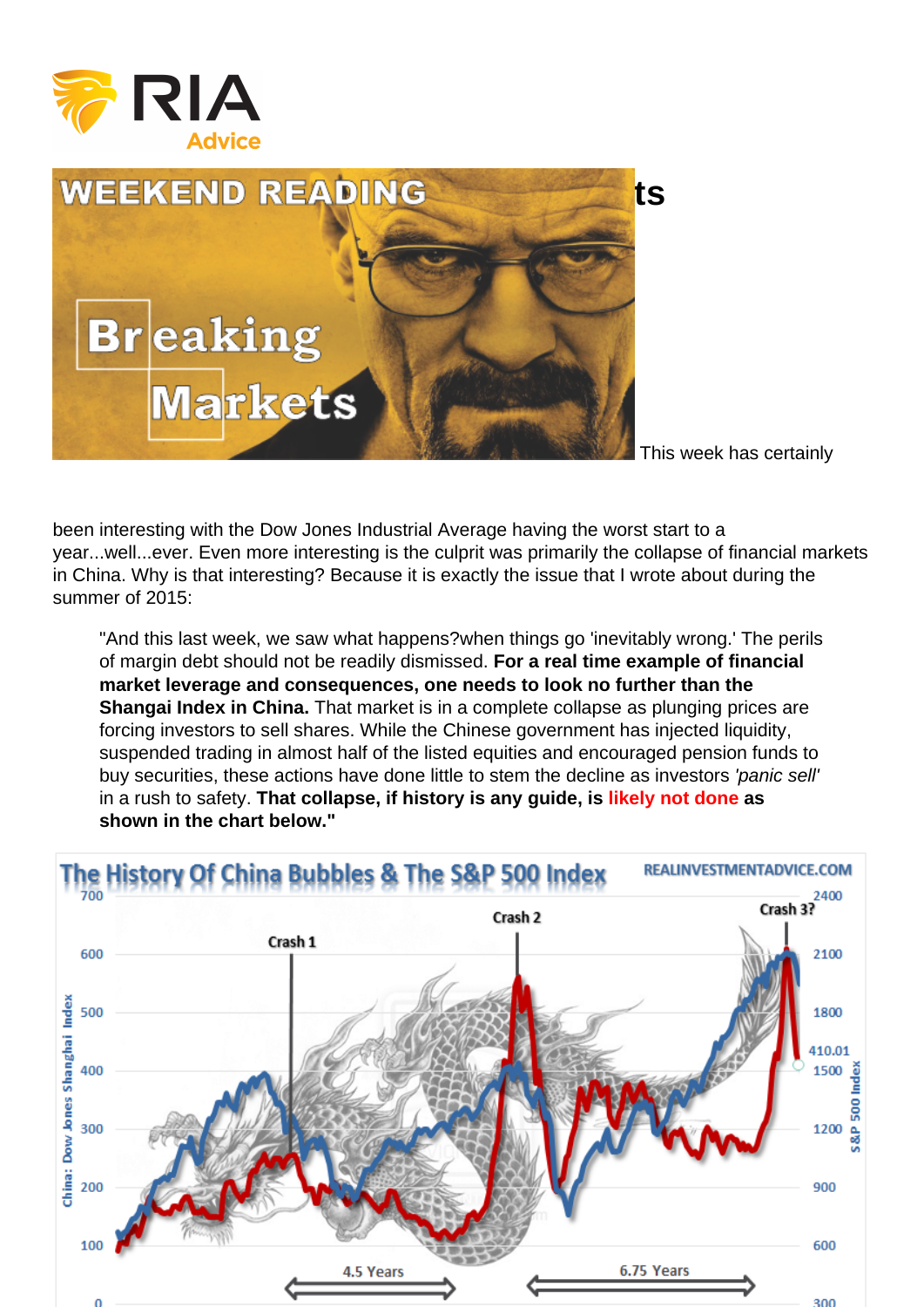"Also, notice the correlation between peaks in the Shanghai Index and the S&P 500. While no single indicator should be relied upon as a measure to manage a portfolio, it should be well understood by now that leverage is a 'double-edged sword.' While rising leverage?provides the additional liquidity to drive stock prices higher on the way up, it also cuts deeply as prices fall."

This weekend's reading list is a collection of analysis as to the potential impact of China.?Is history set to repeat itself? And, most importantly[?as discussed in yesterday's post,](https://realinvestmentadvice.com/3-things-china-margin-technicals/) investors may have witnessed the? "ringing?of the bell" ?for the end of?the bull market that begin in 2009. While it is too early to know for certain, things are getting much?more interesting. It is time to start paying attention to the risks.

1) Debt Signals Problems For Markets ?[by Lisa Abramowicz via Bloomberg](http://www.bloomberg.com/gadfly/articles/2016-01-04/watch-top-rated-bonds-for-clues-on-stock-rout-s-length)

?Thanks in large part to a circuit-breaking selloff in China, stocks are already digging a hole at the start of the new year. Savvy traders know to avoid making big decisions based on a day or two of equity market histrionics, lest they look like chickens with their heads chopped off rather than skilled prognosticators. They rely on more dependable barometers to determine the longer-term direction, and what they see right now could be a big cause for concern. One of the best current indicators is dollardenominated investment-grade debt, which has been tracking U.S. stocks much more closely than high-yield bonds. High-grade bonds remained fairly steady throughout 2015's market roller coaster, even as stocks bounced around in a rather fruitless attempt to find direction and riskier corporate debt suffered some of its biggest declines on record.?

But Also Read: ? China's Market Won't Be Halted Anymore [by Myles Udland via Business Insider](http://www.businessinsider.com/china-stock-market-halt-suspended-2016-1) 2) Markets Aren't Cooperating With Fed Rate Hike? [by Jeffrey Snider via Alhambra Partners](http://www.realclearmarkets.com/articles/2016/01/04/markets_arent_cooperating_with_the_feds_rate_hike_101938.html)

?When the FOMC voted on December 16 to raise rates, they did so with reservations, some expressed publicly, that maybe they didn't really have the ability to do it. There is a reason that we refer to money markets in the plural, since there are, as the "s" at the end indicates, more than one. At one point in financial history, they all worked very well together, though the manner in which that harmony developed appears entirely lost on policymakers. They just assumed and continued to do so; they still do today, though with much less certainty attached. In the little more than two weeks since the FOMC's move, money markets have not behaved."

But Also Read: ?Federal Reserve Is Giant Weapon With No Ammo Left? [by Myles Udland via](http://www.businessinsider.com/richard-fisher-fed-comments-2016-1) [Business Insider](http://www.businessinsider.com/richard-fisher-fed-comments-2016-1)Opposing View: ?Fed's Lacker Suggest 4-More Hikes In 2016? [by Jason Lange](http://finance.yahoo.com/news/fed-may-hike-rates-more-160447034.html) [via Reuters3](http://finance.yahoo.com/news/fed-may-hike-rates-more-160447034.html)) 5 Facts About The Market Sell-Off [?by Mohamed El-Erian via Bloomberg](http://www.bloombergview.com/articles/2016-01-05/five-facts-about-the-market-selloff)

?Here are the five things to know about the implications of the sell-off for 2016 and beyond: 1. Geopolitics 2. Risk Taking 3. Liquidity - Fed vs. Everyone Else 4.?Global Economy 5. Future Policy Decisions?

But Also Read: Brace For A Rare Recession In Profits [?by Matt Egan via CNN Money](http://money.cnn.com/2016/01/07/investing/earnings-recession-oil-strong-dollar/index.html?iid=hp-stack-dom)

## VIEWS & OPINIONS ON THE CORRECTION

- [Market Bears Fire Short Across The Bow](http://www.marketwatch.com/story/market-bears-fire-2016-shot-across-the-bow-2016-01-05-121033041) by Michael Ashbaugh via MarketWatch
- [Soros: It's The 2008 Crisis All Over Again](http://www.cnbc.com/2016/01/07/soros-its-the-2008-crisis-all-over-again.html) by Matt Clinch via CNBC.